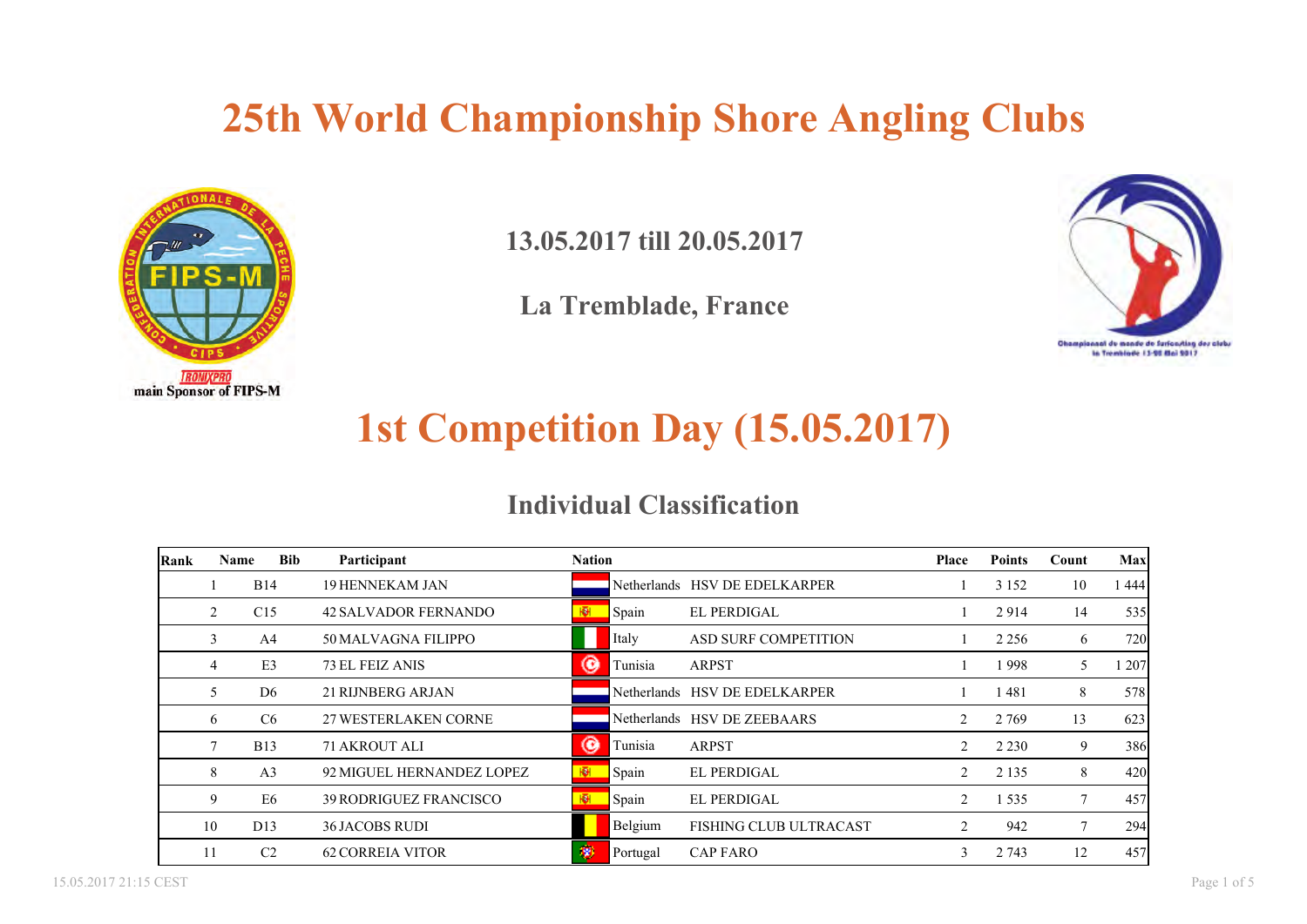

#### **13.05.2017 till 20.05.2017**



| 12 | <b>B16</b>      | <b>60 SANTOS VITOR</b>          | 溷        | Portugal    | <b>CAP FARO</b>                 | 3              | 1820    | 9      | 457 |
|----|-----------------|---------------------------------|----------|-------------|---------------------------------|----------------|---------|--------|-----|
| 13 | E4              | <b>3 DALLI DYLAN</b>            | <b>A</b> | Gibraltar   | Mediterranean Shore Club        | 3              | 1 3 6 1 | 5      | 344 |
| 14 | A11             | <b>74 BOUSSAA AMINE</b>         | ◉        | Tunisia     | <b>ARPST</b>                    | 3              | 1 2 5 6 | 5      | 623 |
| 15 | D <sub>15</sub> | 43 SALVADOR JOAQUIN             | 图        | Spain       | <b>EL PERDIGAL</b>              | 3              | 811     | 5      | 267 |
| 16 | C <sub>1</sub>  | <b>46 AYUSO HERNANDEZ JORGE</b> | КØН.     | Spain       | <b>SANTA LUCIA</b>              | 4              | 2682    | 12     | 495 |
| 17 | <b>B10</b>      | <b>78 SOMBRUN FRANCK</b>        |          | France      | <b>SCC GIRONDIN</b>             | 4              | 1437    | 7      | 623 |
| 18 | A7              | 23 GOOSSEN DANNY                |          |             | Netherlands HSV DE ZEEBAARS     | 4              | 1 0 1 4 | 6      | 487 |
| 19 | E12             | <b>34 PYLYSER MAURICE</b>       |          | Belgium     | <b>FISHING CLUB ULTRACAST</b>   | 4              | 939     | 5      | 386 |
| 20 | D <sub>1</sub>  | 25 MOSSELMAN MICHEL             |          |             | Netherlands HSV DE ZEEBAARS     | $\overline{4}$ | 799     | 6      | 208 |
| 21 | C <sub>3</sub>  | <b>38 BURGGRAEVE ROLAND</b>     |          | Belgium     | <b>FISHING CLUB ULTRACAST</b>   | 5              | 1601    | 8      | 386 |
| 22 | B <sub>8</sub>  | <b>41 RAMON JERONIMO</b>        | 劚        | Spain       | <b>EL PERDIGAL</b>              | 5              | 1428    | $\tau$ | 448 |
| 23 | E <sub>5</sub>  | 48 ROBLES ANDREU MIGUEL ANGEL   | 團        | Spain       | <b>SANTA LUCIA</b>              | 5              | 897     | 6      | 377 |
| 24 | A2              | <b>12 VAN RIJSWIJK JURGEN</b>   |          | Netherlands | <b>VERCELLI/HV DE WATERGEUS</b> | 5              | 845     | 6      | 232 |
| 25 | D2              | 52 RAVIDA GIUSEPPE              |          | Italy       | ASD SURF COMPETITION            | 5              | 577     | 3      | 257 |
| 26 | C <sub>4</sub>  | 70 BOUZUITA HITCHEM             | ◉        | Tunisia     | <b>ARPST</b>                    | 6              | 1 3 6 0 | 8      | 420 |
| 27 | B <sub>3</sub>  | <b>26 WESTDORP MARTIJN</b>      |          |             | Netherlands HSV DE ZEEBAARS     | 6              | 1 1 7 5 | 7      | 495 |
| 28 | E16             | <b>18 GOOSENS ERIC</b>          |          |             | Netherlands HSV DE EDELKARPER   | 6              | 677     | 4      | 294 |
| 29 | A <sub>9</sub>  | 47 ALCANTARA LUNA DAVID         | 图        | Spain       | <b>SANTA LUCIA</b>              | 6              | 668     | $\tau$ | 147 |
|    |                 |                                 |          |             |                                 |                |         |        |     |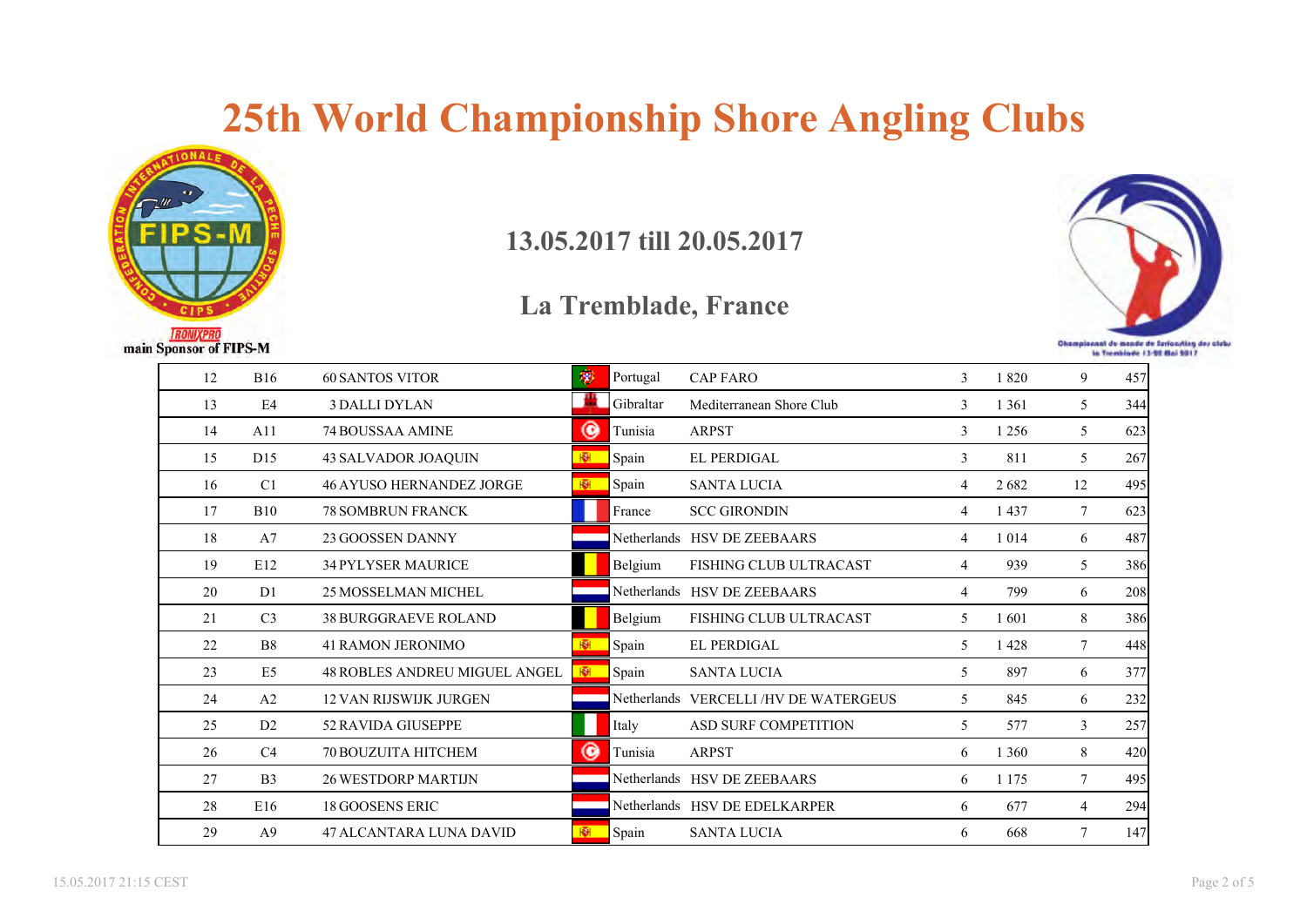

#### **13.05.2017 till 20.05.2017**



| 30 | D <sup>9</sup>  | <b>15 LABOURÉ CHARLES</b>      |   |          | Netherlands VERCELLI/HV DE WATERGEUS | 6              | 316     | $\overline{2}$ | 186        |
|----|-----------------|--------------------------------|---|----------|--------------------------------------|----------------|---------|----------------|------------|
| 31 | B2              | <b>83 ACKET STEPHANE</b>       |   | France   | <b>SCCEP</b>                         | $\overline{7}$ | 1 1 6 7 | 6              | 386        |
| 32 | C13             | <b>81 CABALLERO REMI</b>       |   | France   | <b>SCCEP</b>                         | 7              | 1 1 0 3 | 7              | 242        |
| 33 | E1              | <b>66 MORENO LUIS</b>          | 匆 | Portugal | C.P "A ROBALEIRA"                    | 7              | 646     | 6              | 166        |
| 34 | A13             | <b>20 LINDHOUT REMI</b>        |   |          | Netherlands HSV DE EDELKARPER        | 7              | 504     | $\overline{4}$ | 353        |
| 35 | D14             | <b>32 VERNIEST MICHAEL</b>     |   | Belgium  | NZV-ERIA YUKI MASTERS                | 7              | 305     | 2              | 166        |
| 36 | <b>B11</b>      | <b>7 BROWN JOHN</b>            |   | England  | <b>SOUTHAMPTON SAC</b>               | 8              | 1 0 9 3 | 6              | 420        |
| 37 | C14             | <b>10 DEATHE STEVE</b>         |   | England  | <b>SOUTHAMPTON SAC</b>               | 8              | 1 0 6 6 | $\tau$         | 386        |
| 38 | E <sub>9</sub>  | <b>79 VERNAY WILLIAM</b>       |   | France   | <b>SCC GIRONDIN</b>                  | 8              | 610     | 3              | 267        |
| 39 | A14             | 54 MONTALECNE ANTONIO          |   | Italy    | <b>TEAM LAMEZIA SURF CASTING</b>     | 8              | 484     | 3              | 377        |
| 40 | D11             | 9 BAYNES WILLIAM               |   | England  | <b>SOUTHAMPTON SAC</b>               | $\,8\,$        | 204     | 2              | <b>130</b> |
| 41 | C9              | 77 REBEYROLLE LAURENT          |   | France   | <b>SCC GIRONDIN</b>                  | 9              | 1 0 1 0 | $\overline{4}$ | 420        |
| 42 | <b>B6</b>       | <b>30 VANDEN BUSSCHE DYLAN</b> |   | Belgium  | NZV-ERIA YUKI MASTERS                | 9              | 874     | 5              | 487        |
| 43 | A16             | 82 CABALLERO DOMINIQUE         |   | France   | <b>SCCEP</b>                         | 9              | 448     | $\mathbf{1}$   | 448        |
| 44 | E15             | <b>14 'T MANNETJE RICO</b>     |   |          | Netherlands VERCELLI/HV DE WATERGEUS | 9              | 402     | $\overline{4}$ | 208        |
| 45 | D <sub>16</sub> | <b>72 BAYAR CHIHEB</b>         | ◉ | Tunisia  | <b>ARPST</b>                         | 9              | 196     |                | 196        |
| 46 | C7              | <b>31 VANTORRE BENITO</b>      |   | Belgium  | NZV-ERIA YUKI MASTERS                | 10             | 849     | $\overline{4}$ | 457        |
| 47 | B7              | <b>37 WEYNE JURGEN</b>         |   | Belgium  | <b>FISHING CLUB ULTRACAST</b>        | 10             | 800     | 3              | 670        |
|    |                 |                                |   |          |                                      |                |         |                |            |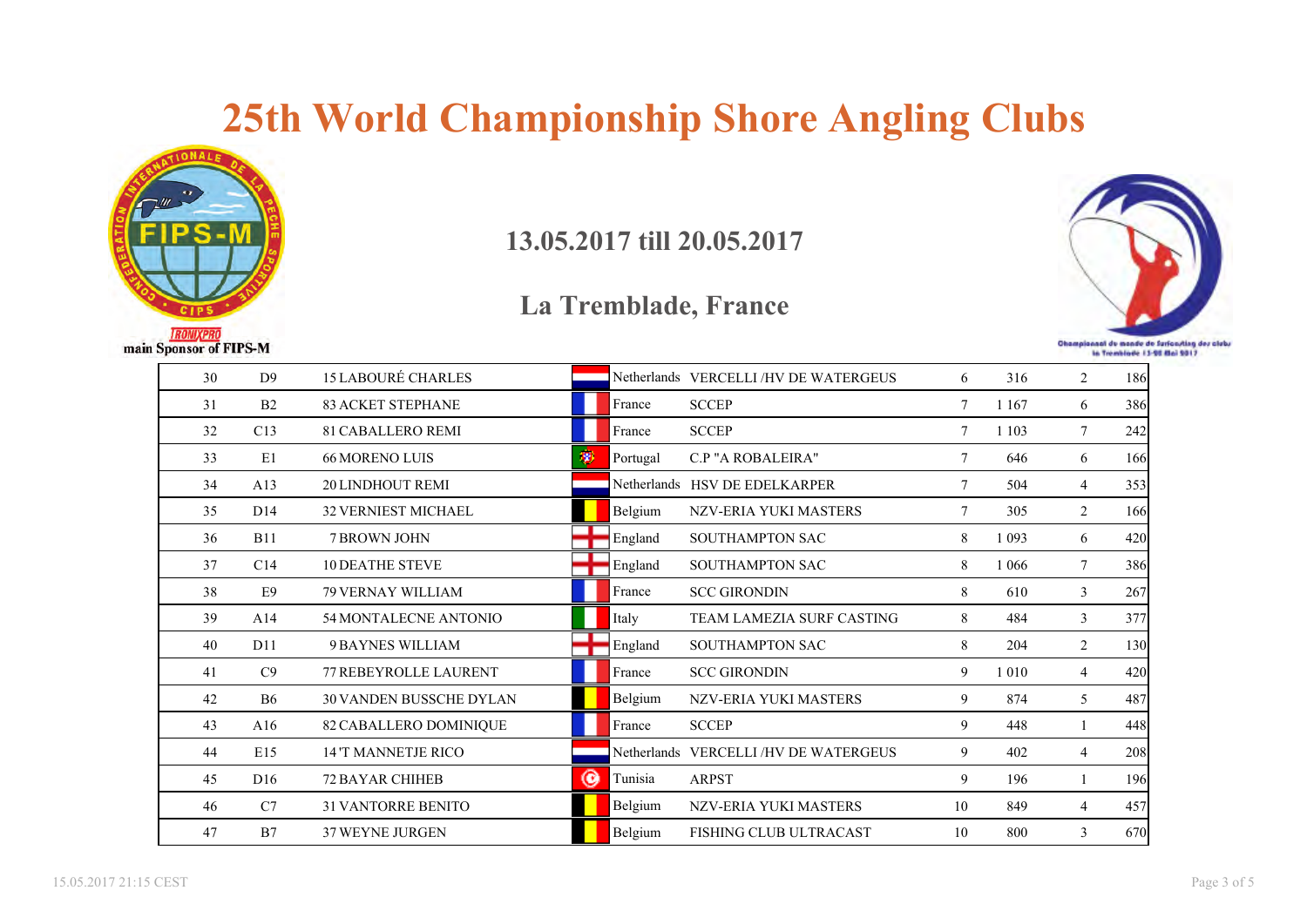

**13.05.2017 till 20.05.2017**



| 48 | A10             | <b>64 SANTANA MARIO</b>         | 萝   | Portugal  | <b>C.P "A ROBALEIRA"</b>             | 10 | 416 | 3              | 196 <sup>1</sup> |
|----|-----------------|---------------------------------|-----|-----------|--------------------------------------|----|-----|----------------|------------------|
| 49 | E14             | <b>29 DE MEYDTS KEVIN</b>       |     | Belgium   | <b>NZV-ERIA YUKI MASTERS</b>         | 10 | 362 | $\overline{2}$ | 267              |
| 50 | D <sub>12</sub> | 59 GRACA PAULO                  | 喇   | Portugal  | <b>CAP FARO</b>                      | 10 | 186 |                | 186              |
| 50 | D10             | <b>80 VERNAY BENOIT</b>         |     | France    | <b>SCC GIRONDIN</b>                  | 10 | 186 |                | 186              |
| 52 | <b>B4</b>       | <b>44 CANOVAS MIRAS JUAN</b>    | 图   | Spain     | <b>SANTA LUCIA</b>                   | 11 | 793 | 7              | 284              |
| 53 | C8              | <b>5 GONZALEZ ALBERT JUNIOR</b> | an. | Gibraltar | Mediterranean Shore Club             | 11 | 735 | 6              | 232              |
| 54 | A8              | <b>28 BRUERS NICO</b>           |     | Belgium   | <b>NZV-ERIA YUKI MASTERS</b>         | 11 | 402 | 4              | 196 <sup>1</sup> |
| 55 | E7              | <b>85 DACHICOURT PASCAL</b>     |     | France    | <b>SCCEP</b>                         | 11 | 343 | 4              | 166              |
| 56 | B <sub>5</sub>  | <b>4 GONZALEZ ALBERT</b>        |     | Gibraltar | Mediterranean Shore Club             | 12 | 672 | 6              | 242              |
| 57 | C <sub>5</sub>  | 69 GIL LUIS                     | 萝   | Portugal  | C.P "A ROBALEIRA"                    | 12 | 566 | 8              | 196              |
| 58 | A12             | <b>61 LUIS JORGE</b>            | 萝   | Portugal  | <b>CAP FARO</b>                      | 12 | 236 | 2              | 186              |
| 59 | E2              | <b>8 STRANGE PAUL</b>           |     | England   | SOUTHAMPTON SAC                      | 12 | 208 |                | 208              |
| 60 | D <sub>8</sub>  | <b>45 TORRES GIMENEZ DAVID</b>  | 櫉   | Spain     | <b>SANTA LUCIA</b>                   | 12 | 167 | $\overline{2}$ | 114              |
| 61 | <b>B</b> 9      | <b>13 POLHUIJS HENDRIK JAN</b>  |     |           | Netherlands VERCELLI/HV DE WATERGEUS | 13 | 484 | 3              | 386              |
| 62 | C10             | <b>17 GEUZE REMCO</b>           |     |           | Netherlands HSV DE EDELKARPER        | 13 | 435 | $\overline{4}$ | 186              |
| 63 | D <sub>5</sub>  | <b>55 VIGLIATUNO GIUSEPPE</b>   |     | Italy     | <b>TEAM LAMEZIA SURF CASTING</b>     | 13 | 149 | 1              | 147              |
| 64 | $\mathrm{E}8$   | 53 SIRNA NUNZIO                 |     | Italy     | <b>ASD SURF COMPETITION</b>          | 13 | 118 | 2              | 63               |
| 65 | A <sub>5</sub>  | <b>11 HAYBALL ALLAN</b>         |     | England   | <b>SOUTHAMPTON SAC</b>               | 13 | 106 | $\overline{2}$ | 53               |
|    |                 |                                 |     |           |                                      |    |     |                |                  |